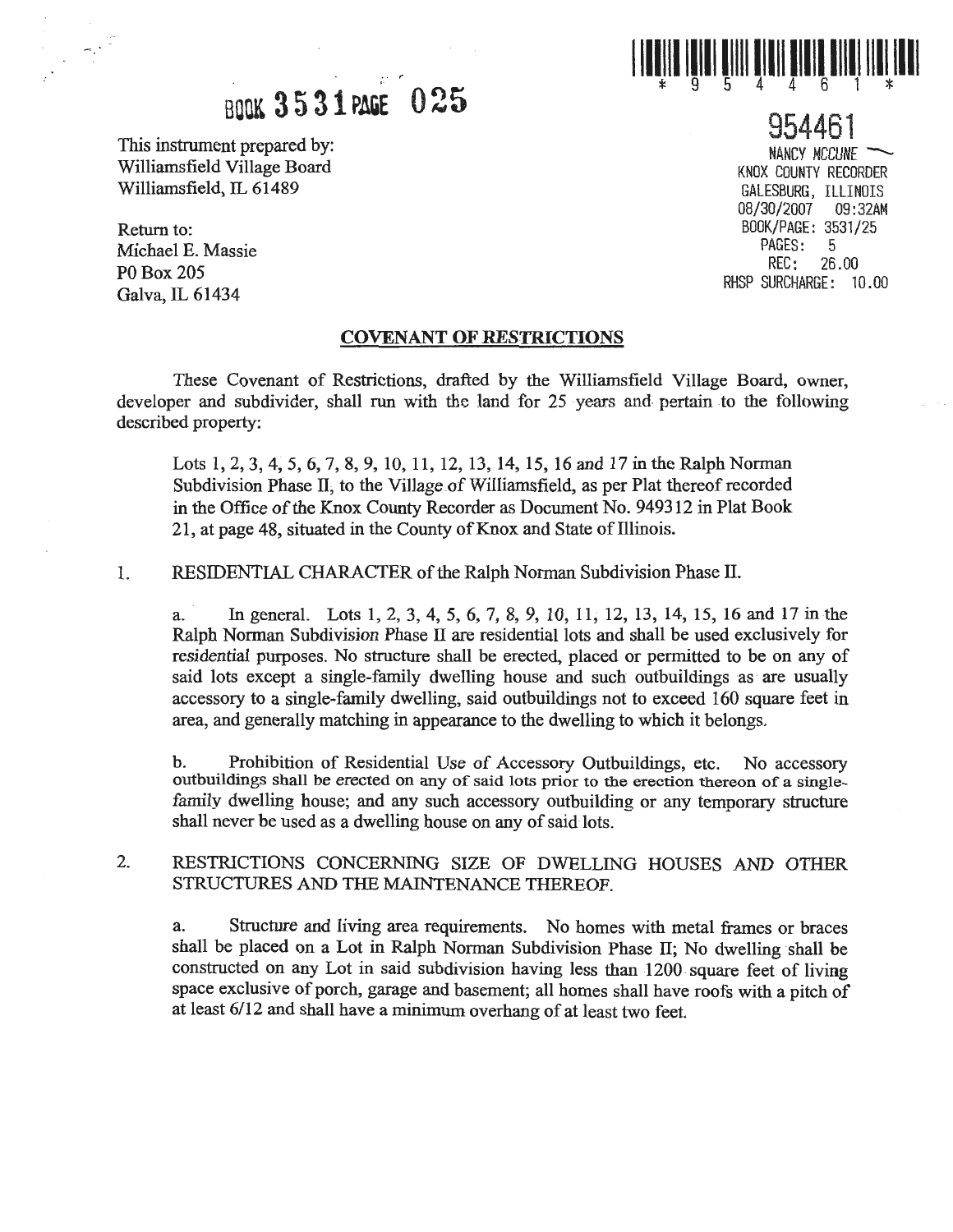### BOOK **3 5 31PAGE 026**

 $\sim$   $\sim$ 

b. Full · foundation. No dwelling shall be constructed on any lot in the Ralph Norman Subdivision Phase II unless it has a full perimeter foundation, with a basement or "crawl space" below the living level.

c. Fences. In order to preserve the aesthetic appearance of the existing geographic area within the Ralph Norman Subdivision Phase II, all property lines shall be kept free and open one to another and no fences shall be permitted on any lot or lot lines, unless approved by the Architectural Control Committee (as is hereinafter described). In such cases, the committee shall determine the size, location, height, and composition of the fence or other enclosures.

- d. Architectural Control Committee.
	- (i) No dwelling house or outbuilding shall be constructed, placed or altered on any of said lots in the Ralph Norman Subdivision Phase II unless plans and specifications showing the nature, kind, shape and height, materials and location thereof shall have been submitted to, and approved by, not less than two (2) members of the Architectural Control Committee for said subdivision. In the event said Committee fails to approve or disapprove such plans, specifications and location within thirty (30) days after submission, approval will not be required and this paragraph will be deemed to have been fully satisfied. The Architectural Control Committee shall consist of three (3) persons, who shall be members of the Village Board of Williamsfield, Illinois, and approved by the President of that Board. The powers herein reserved to the Architectural Control Committee may subsequently be assigned by the President of the Williamsfield Village Board, and ownership of property in the Ralph Norman Subdivision Phase II shall not be deemed a condition of membership on the Architectural Control Committee.
	- (ii) Whenever a vacancy shall occur in the membership of the Architectural Control Committee, the President of the Williamsfield Village Board shall select a person from the Village Board to fill the vacancy.
	- (iii) Neither the Architectural Control Committee nor any members thereof shall be entitled to any compensation from any owner of said lots in the Ralph Norman Subdivision Phase II on account of any service performed in the examination of plans or specifications pursuant to this subparagraph (d).
- e. Exterior Construction Materials. The finished exterior of every building constructed or placed on any of said lots in the Ralph Norman Subdivision Phase II shall be finished of quality material like siding, brick, or stone. No material such as tar paper, roll brick siding or other similar material shall be used.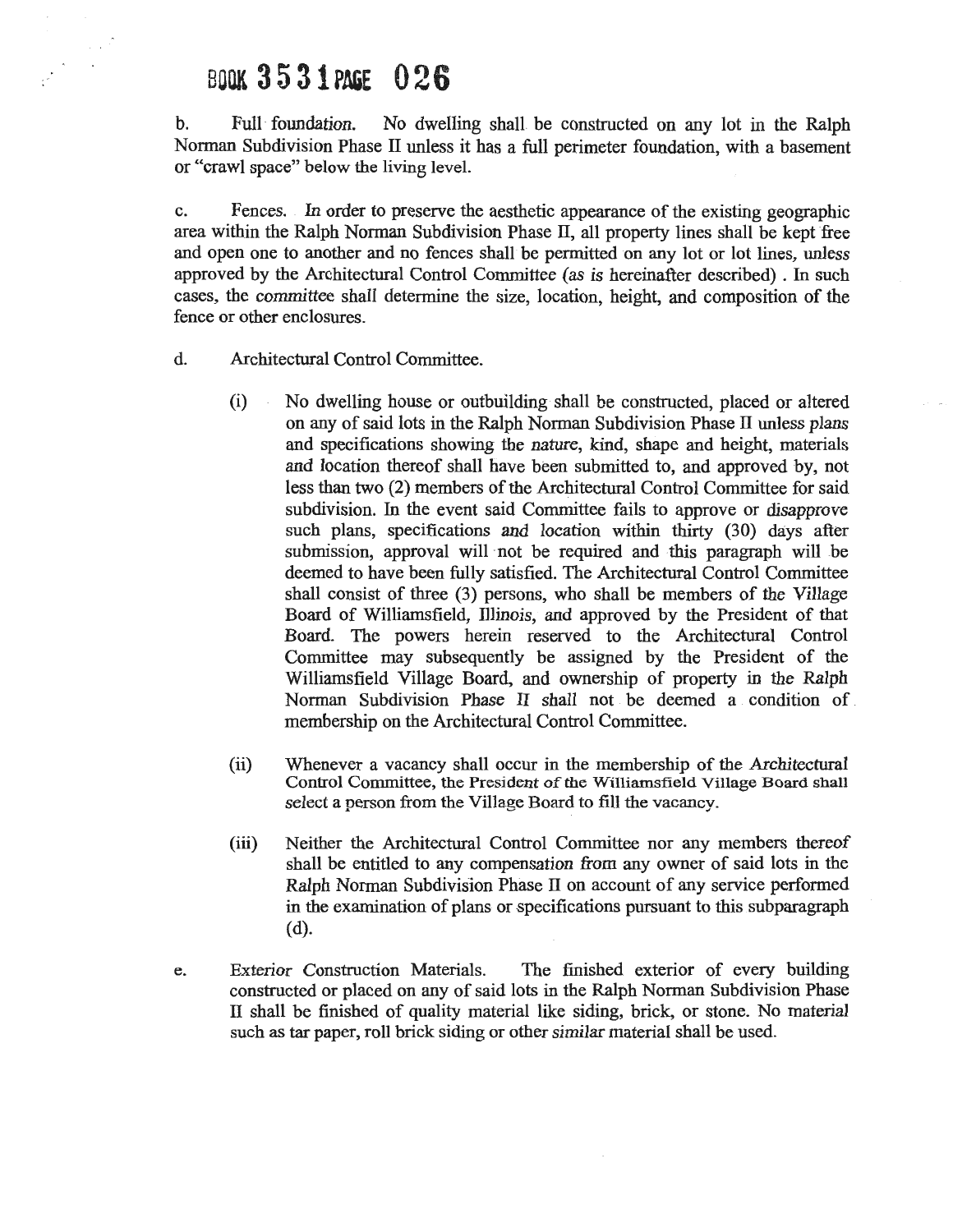### BOOK **3 5 3 iPAGE 027**

f. Diligence in Construction.

 $\sim$ 

- (i) Every building being constructed or placed on any of said lots in the Ralph Norman Subdivision Phase  $\Pi$  shall be completed within twelve (12) months from the beginning of such construction or placement.
- (ii) Construction of a housing unit must begin within 24 months of purchase. Any purchaser, including a second or subsequent purchaser, must contact the Architectural Control Committee in order to receive a time extension. Penalty at an annual rate of 10% of the purchase price will begin on the 25th month. At the end of 36 months, the Purchaser must return the unimproved property to the Williamsfield Village Board at the- original purchase price less 10% default penalty.
- g. Maintenance ofLots and Improvements. The owner of each of said lots in the Ralph Norman Subdivision Phase II shall at all times keep such lot and any improvements situated thereon in such a manner as to· prevent its becoming. unsightly.
- h. Pursuant to the Ordinances of the Village of Williamsfield, all utilities shall be placed underground by the owners of said lots.

#### 3. CERTAIN ACTIVITIES PROHIBITED.

- a. In general. No noxious or offensive activities shall be condoned on any of said lots in the Ralph Norman Subdivision Phase II, nor shall anything be done on any . of said lots that shall be or become an unreasonable annoyance or nuisance to any· owner of another lot in said subdivision.
- b. Signs. Without prior written permission of the Architectural Control Committee, no signs shall be displayed on any of said lots or structures in. the Ralph Norman Subdivision Phase II, except one "for sale" sign.
- c. Vehicle Parking.
	- (i) No stripped down, junk, or other unlicensed motor vehicle or machine or any part thereof, shall be placed or parked on any of said lots in the Ralph Norman Subdivision Phase II.
	- (ii) No overnight parking of trucks larger than one (1) ton shall be allowed on any of said lots in the Ralph Norman Subdivision Phase  $\Pi$ .
- d. Animals. Except for cats and dogs, no animals shall be kept on any of said lots in the Ralph Norman Subdivision Phase IL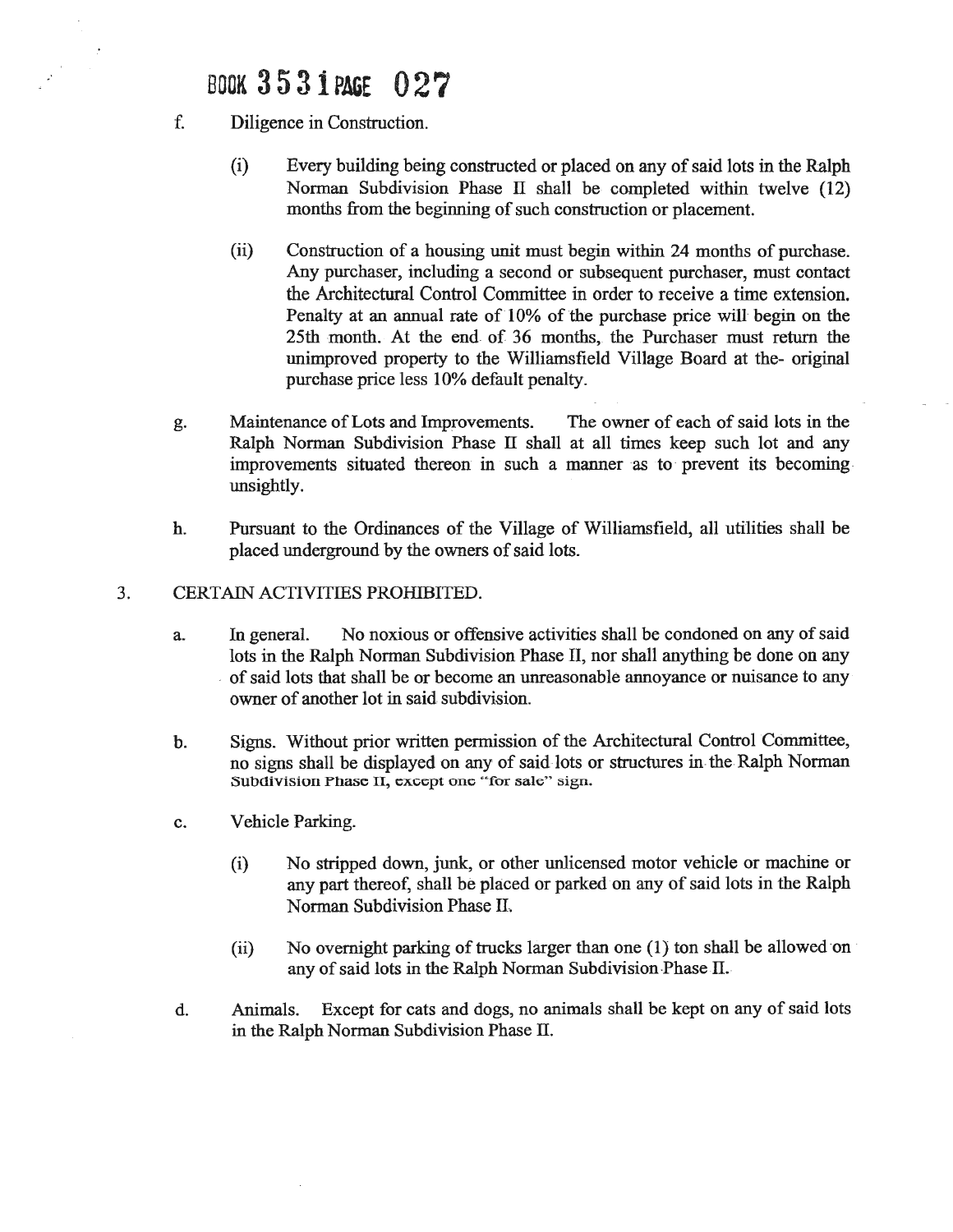### . **BOOK3 5 3 1 PAGE O 2 8**

- e. Disposal of Garbage, Trash and Other Like Household Refuse. No owner of any of said lots in the Ralph Norman Subdivision Phase II shall burn or permit the burning of garbage and other like household refuse, nor accumulate or permit the accumulation of such refuse on any of said lots except as permitted in subparagraph 3 (f) below.
- f. Concealment ofFuel Storage Tanks and Other Trash Receptacles. Every outdoor receptacle for ashes, trash, rubbish, garbage, or compost shall be installed underground or shall be so placed or screened as to not be visible from any street within said subdivision.

#### 4. DURATION OF THE RESTRICTIONS.

The Foregoing covenants and restrictions are to run with the land and shalt be binding on all parties and all persons claiming under them for a period of 20 or 25 years from the date this Declaration is recorded, at which time said covenants and restrictions shall be automatically extended for successive periods of ten (10) years unless changed in whole or in part by vote of those persons who then are the owners of a majority of the said lots of the Ralph Norman Subdivision Phase II.

#### 5. REMEDIES.

If any violations of any of these Restrictions shall occur or be threatened, the party to whose benefit the particular Restriction inures may proceed at law to recover damages for, or in equity to prevent the occurrence or continuation of the violation. The remedies hereby specified are cumulative, and this specification of them shall not be taken to preclude an aggrieved party's resort to any other remedy available at law, in equity, or under any statute. No delay or failure on the part of any· aggrieved party to invoke an available remedy in respect of a violation of any of the Restrictions shall be held to be a waiver by that party of (or any estoppel of that party to assert) any right available to him upon the reoccurrence or continuance of said violation or the occurrence of a different violation.

#### 6. SEVERABILITY.

Every one of the Restrictions is hereby to be independent of, and severable from, the rest of the Restrictions and from every other one of·the Restrictions and from every combination of the Restrictions. Therefore, if any of the Restrictions shall be held to be invalid or to be unenforceable or to lack the quality of running with the land, that holding shall be without effect upon the validity, enforceability, or "running" quality of any one of the Restrictions.

#### 7. RIGHT TO AMEND.

Subdivider shall have a right to amend these Restrictions in any way as long as it owns more than 15 of the said lots of the Ralph Norman Subdivision Phase II.